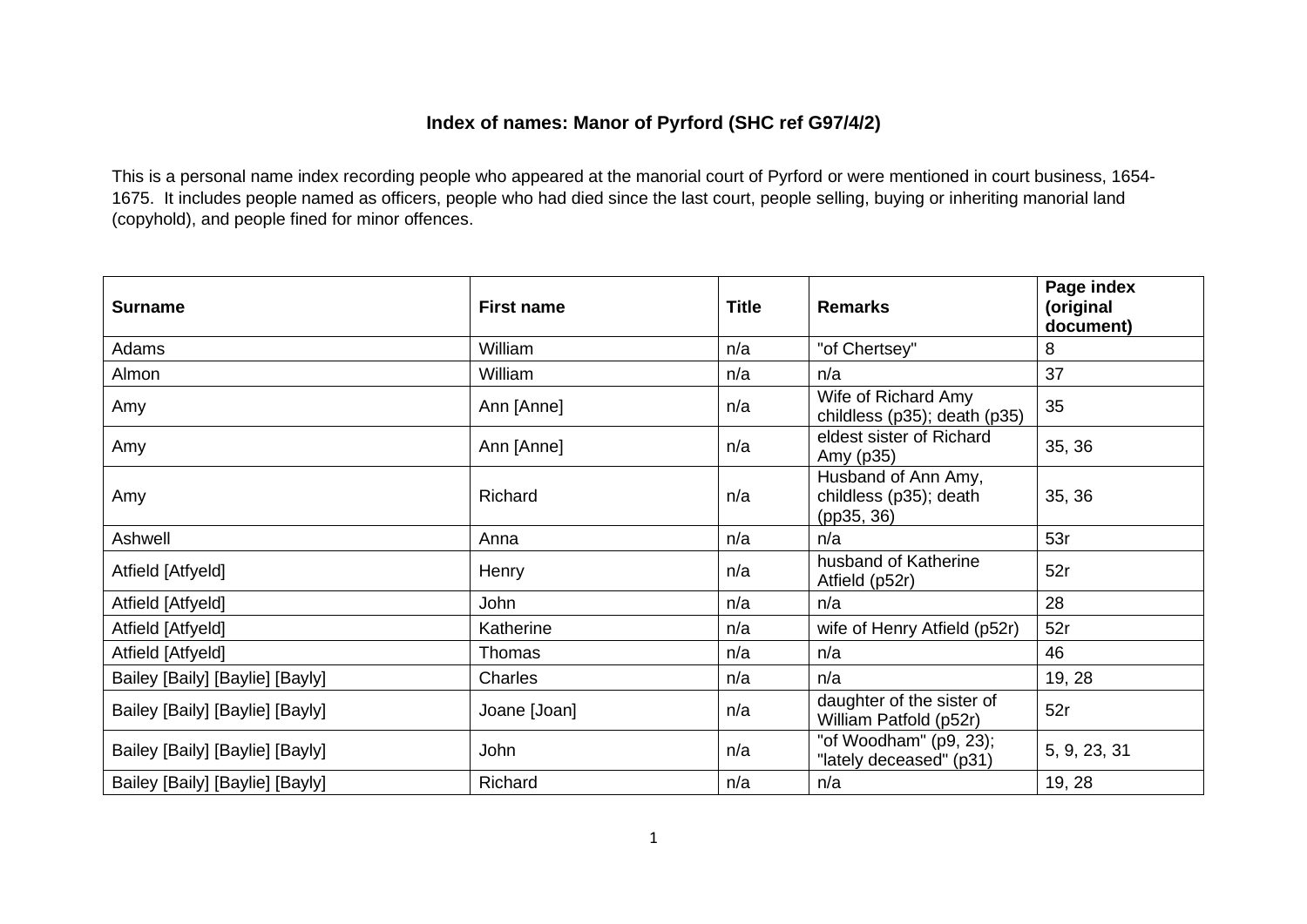| <b>Surname</b>                  | <b>First name</b> | <b>Title</b>   | <b>Remarks</b>         | Page index<br>(original<br>document)          |
|---------------------------------|-------------------|----------------|------------------------|-----------------------------------------------|
| Bailey [Baily] [Baylie] [Bayly] | Thomas            | n/a            | n/a                    | 19, 34, 44, 47r                               |
| <b>Baker</b>                    | Richard           | n/a            | "of Windlesham" (p30)  | 30                                            |
| <b>Baker</b>                    | Thomas            | n/a            | n/a                    | 19, 28, 29                                    |
| <b>Barrister</b>                | John              | n/a            | n/a                    | 19, 30                                        |
| <b>Barton</b>                   | John              | n/a            | n/a                    | 49r, 52r                                      |
| <b>Barton</b>                   | Thomas            | n/a            | n/a                    | 28, 52v                                       |
| <b>Beale</b>                    | John              | n/a            | n/a                    | 49r, 53r                                      |
| Benham                          | John              | n/a            | "lately deceased" (p5) | 5                                             |
| Berryman                        | Edward            | n/a            | n/a                    | 34, 38, 44, 47r,<br>49v, 50v-51r, 51v,<br>53r |
| Berryman                        | Thomas            | n/a            | n/a                    | 1, 2, 6, 8, 11, 12,<br>19, 20, 27, 28,<br>29  |
| <b>Bickenstaff</b>              | Robert            | n/a            | n/a                    | $40 - 1$                                      |
| <b>Birch</b>                    | John              | Esq.           | n/a                    | 3                                             |
| Bishop [Bishopp]                | Thomas            | n/a            | "of Chertsey" (p53v)   | 53v                                           |
| <b>Blissett</b>                 | Edward            | n/a            | n/a                    | 37                                            |
| <b>Blissett</b>                 | William           | n/a            | n/a                    | 37                                            |
| <b>Boglet</b>                   | Richard           | n/a            | n/a                    | 52v                                           |
| <b>Bonsey</b>                   | Edmund            | n/a            | n/a                    | 48r                                           |
| <b>Bonsey</b>                   | John              | n/a            | n/a                    | 48r                                           |
| Bonsey                          | Margaret          | n/a            | n/a                    | 48r                                           |
| <b>Bonsey</b>                   | Richard           | Gent<br>(p47r) | n/a                    | 6, 8, 19, 20, 27, 28,<br>39-40, 44, 47r, 49v  |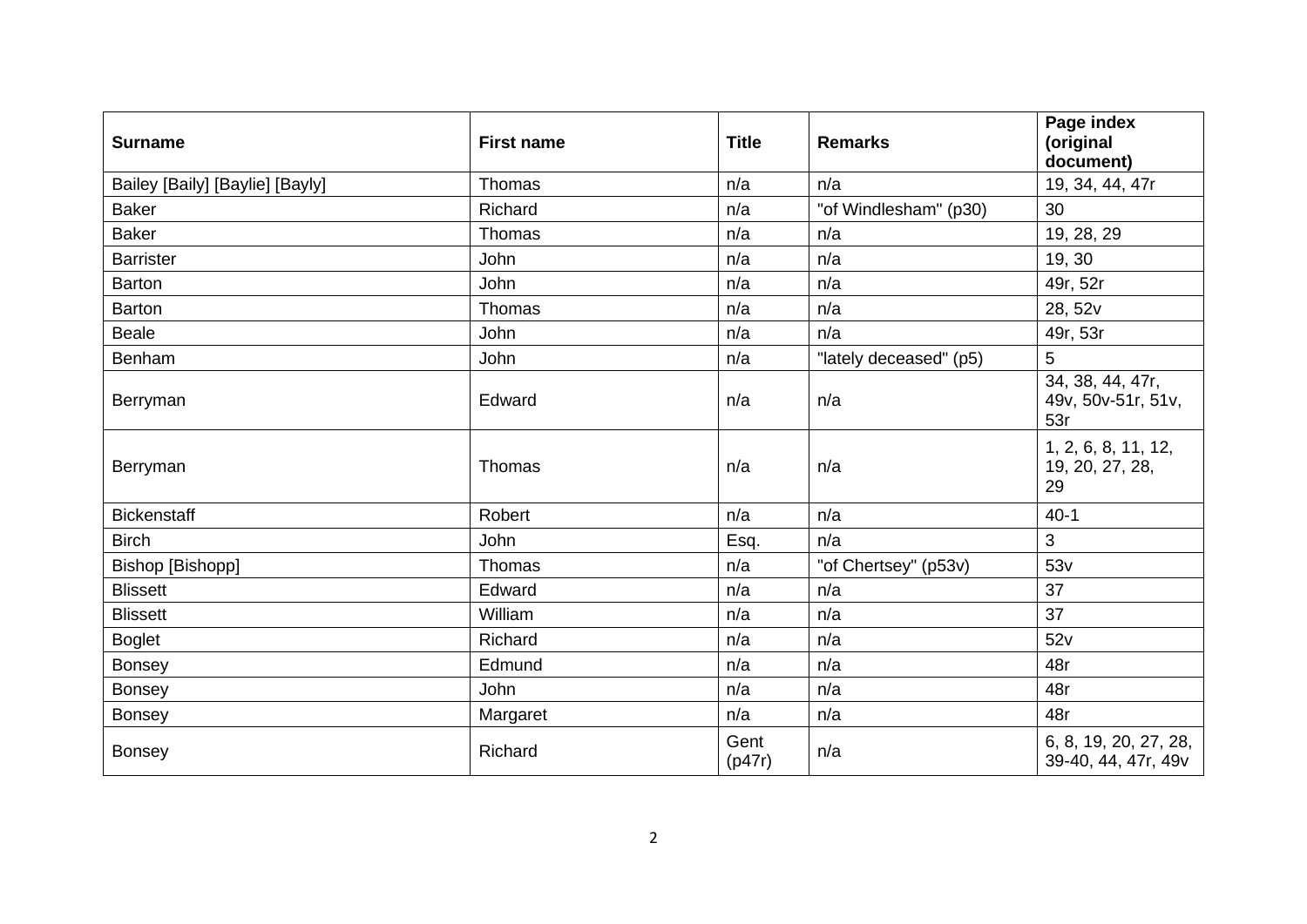| <b>Surname</b>            | <b>First name</b>          | <b>Title</b> | <b>Remarks</b>                          | Page index<br>(original<br>document) |
|---------------------------|----------------------------|--------------|-----------------------------------------|--------------------------------------|
| <b>Bonsey</b>             | Richard                    | Jr.          | n/a                                     | 19, 37, 38, 44-5,<br>53r             |
| <b>Bonsey</b>             | Richard                    | Sr.          | n/a                                     | 34, 38, 44-5, 47r,<br>49v, 52v, 53r  |
| <b>Bonsey</b>             | Thomas                     | Jr.          | n/a                                     | 48r                                  |
| <b>Bonsey</b>             | Thomas                     | Sr.          | n/a                                     | 47v-48r                              |
| <b>Bonsey</b>             | Thomas                     | n/a          | n/a                                     | 7, 13, 19, 40-1                      |
| <b>Bonsey</b>             | Walter                     | n/a          | n/a                                     | 48r                                  |
| <b>Bonsey</b>             | William                    | n/a          | n/a                                     | 47v, 48r                             |
| <b>Bowell</b>             | William                    | n/a          | n/a                                     | 8, 12                                |
| Brown [Browne]            | Frances                    | n/a          | n/a                                     | $\overline{2}$                       |
| <b>Bull</b>               | William                    | n/a          | n/a                                     | 19                                   |
| <b>Bullen</b>             | Anne                       | n/a          | n/a                                     | 31, 41                               |
| <b>Bullen</b>             | Rachael                    | n/a          | widow of Thomas Bullen<br>(p31)         | 31                                   |
| <b>Bullen</b>             | Thomas                     | n/a          | "of Horsell" (pp24, 31);<br>death (p31) | 2, 5, 6, 15, 21, 24,<br>31, 41, 53r  |
| <b>Burlacy [Burlacye]</b> | John                       | Gent         | n/a                                     | 49v, 50r                             |
| <b>Burley [Burle]</b>     | Edmond                     | n/a          | n/a                                     | 11, 19                               |
| <b>Burley [Burle]</b>     | Edward                     | n/a          | n/a                                     | $\mathbf{1}$                         |
| <b>Burley [Burle]</b>     | <b>Nicholas</b>            | Gent         | "Deceased" (p3)                         | 3                                    |
| <b>Burt</b>               | Henry                      | n/a          | n/a                                     | 11                                   |
| <b>Burt</b>               | James                      | n/a          | n/a                                     | 2, 6, 7, 11, 18, 28,<br>29, 47r, 49r |
| Cannon                    | John                       | n/a          | n/a                                     | 49v, 53r                             |
| Chapman                   | Mathew [Matthew] [Mathewe] | n/a          | n/a                                     | 7, 11, 19, 28, 34,<br>37             |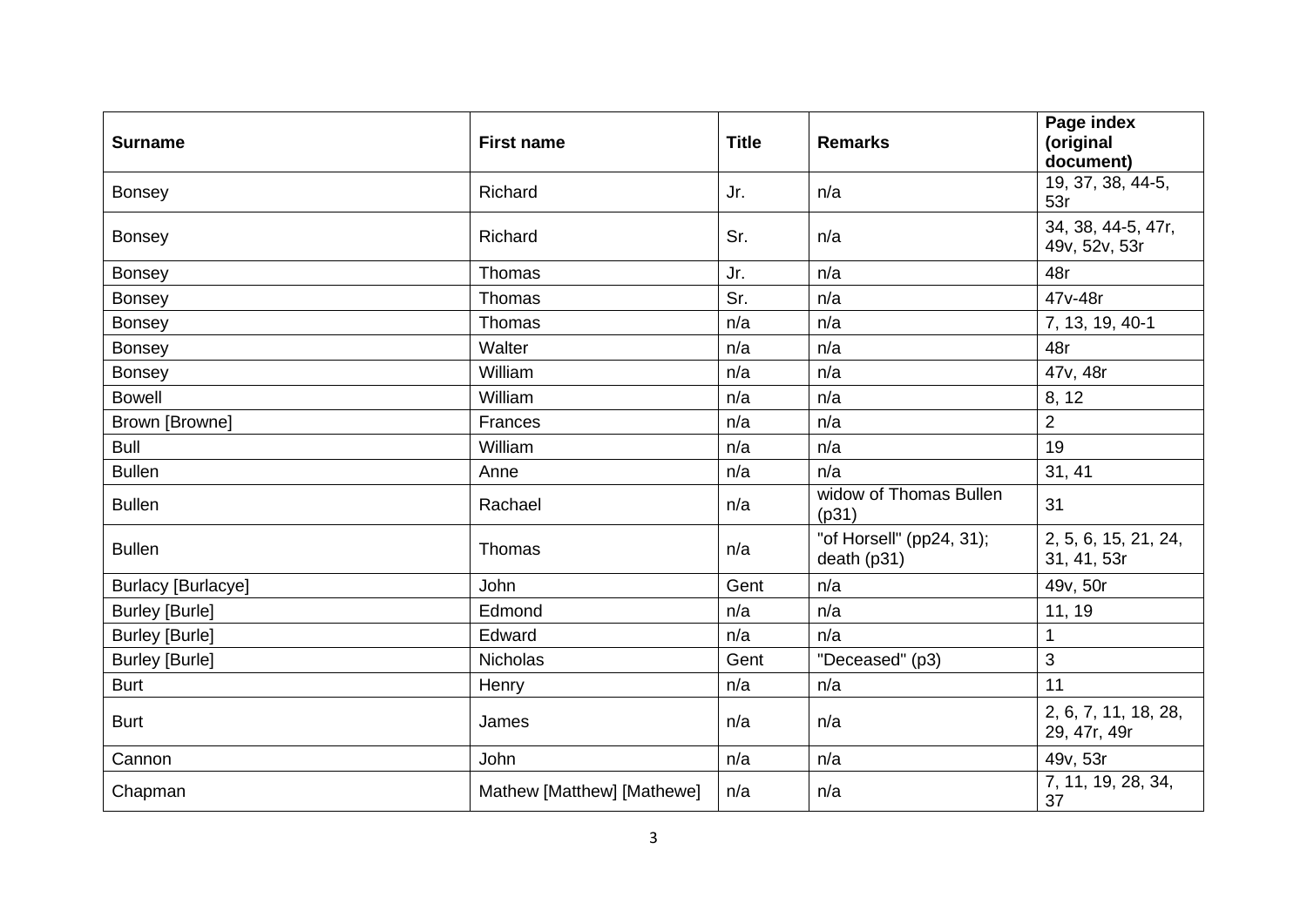| <b>Surname</b>                  | <b>First name</b> | <b>Title</b> | <b>Remarks</b>                                             | Page index<br>(original<br>document)        |
|---------------------------------|-------------------|--------------|------------------------------------------------------------|---------------------------------------------|
| Childe [Child]                  | Thomas            | n/a          | n/a                                                        | 7, 19, 28                                   |
| Claverly                        | John              | n/a          | n/a                                                        | n/a                                         |
| Cobett [Cobbet] [Cobbett]       | Edward            | n/a          | n/a                                                        | 7, 20, 28, 47r, 49r                         |
| Cobett [Cobbet] [Cobbett]       | Elizabeth         | n/a          | wife of John Cobett and<br>late wife of John Hone<br>(p33) | 33                                          |
| Cock                            | Richard           | n/a          | n/a                                                        | 1, 2, 7, 19, 20, 27,<br>31                  |
| Colbrooke                       | Thomas            | n/a          | n/a                                                        | 19                                          |
| Collier [Collyar]               | Henry             | Jr.          | n/a                                                        | 6, 7                                        |
| Collier [Collyar]               | Henry             | Sr.          | n/a                                                        | 6                                           |
| Collier [Collyar]               | Henry             | n/a          | n/a                                                        | 1, 8, 10, 11, 12, 15,<br>19, 28, 30, 34, 37 |
| Collier [Collyar]               | John              | n/a          | n/a                                                        | 19, 28, 37, 47r, 49v                        |
| Collier [Collyar]               | Thomas            | n/a          | n/a                                                        | 37                                          |
| Collier [Collyar]               | William           | Jr.          | son of William Collier Sr.<br>(p35)                        | 35, 36                                      |
| Collier [Collyar]               | William           | Sr.          | death (pp35, 36)                                           | 35, 36                                      |
| Collier [Collyar]               | William           | n/a          | n/a                                                        | 48r                                         |
| Colton [Cowlton]                | John              | n/a          | n/a                                                        | 6, 11                                       |
| Creswell                        | Richard           | Gent         | n/a                                                        | 8, 12, 20, 30                               |
| Crockford [Crokford] [Crocford] | Edward            | n/a          | n/a                                                        | 19, 34, 38, 43, 44                          |
| Crockford [Crokford] [Crocford] | Henry             | n/a          | n/a                                                        | 5, 7, 12, 18, 19,<br>47r, 49v, 50v, 53r     |
| Crockford [Crokford] [Crocford] | Morris [Morrice]  | n/a          | n/a                                                        | 9, 47v                                      |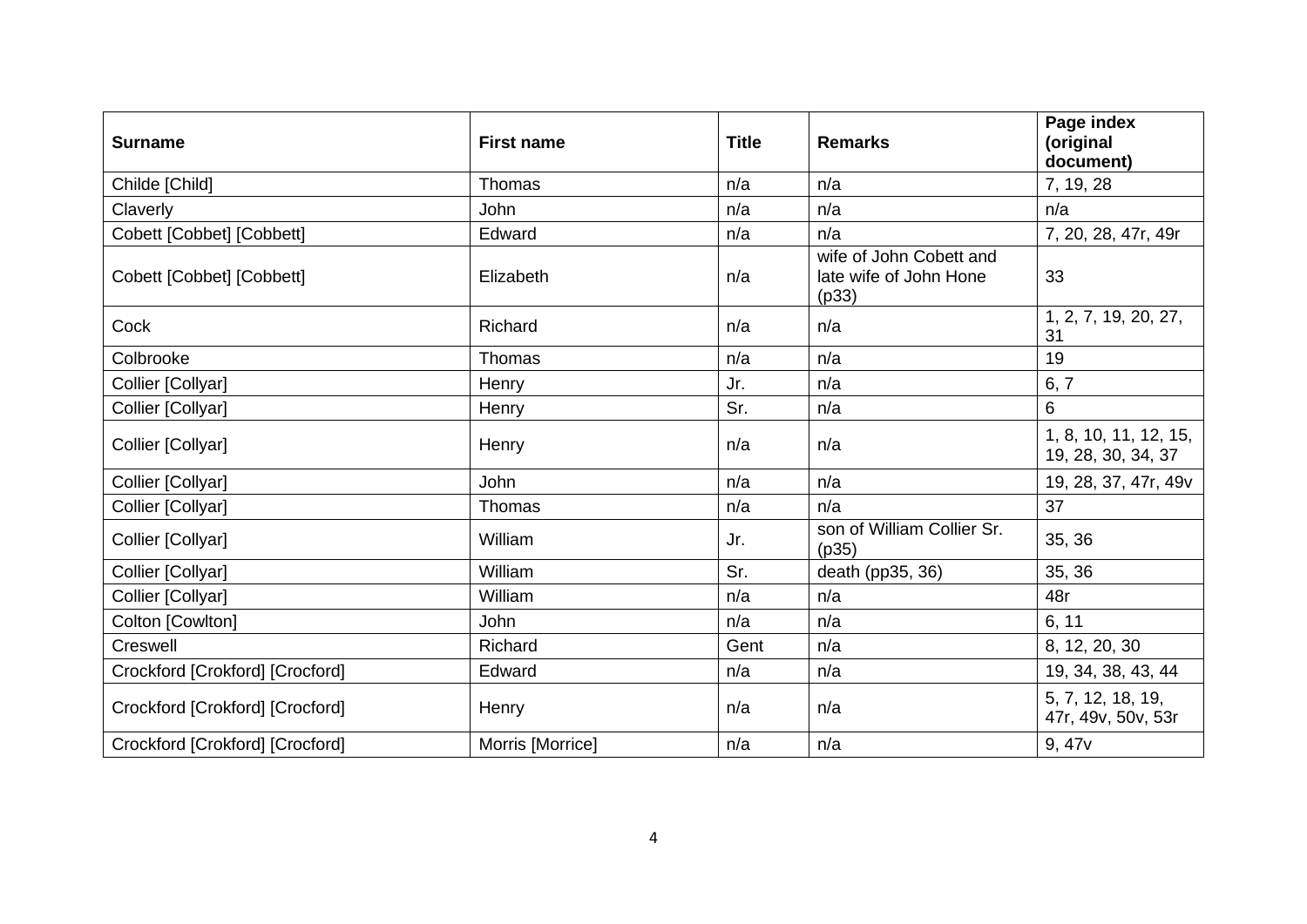| <b>Surname</b>                       | <b>First name</b> | <b>Title</b> | <b>Remarks</b>                                                   | Page index<br>(original<br>document)            |
|--------------------------------------|-------------------|--------------|------------------------------------------------------------------|-------------------------------------------------|
| Dalley [Daley]                       | Daniel [Daniell]  | n/a          | father of William Dalley<br>(p53r)                               | 6, 8, 13, 16-7, 19,<br>24, 47v-48r, 52r,<br>53r |
| Dalley [Daley]                       | James             | n/a          | n/a                                                              | 53r                                             |
| Dalley [Daley]                       | William           | n/a          | son of Daniel Dalley (p53r)                                      | 53r                                             |
| Daniel [Daniell]                     | Rebecca           | n/a          | daughter of Stephen Daniel<br>and Susanna Gould (p53v)           | 53v                                             |
| Daniel [Daniell]                     | Stephen           | n/a          | husband of Susanna<br>Gould; father of Rebeca<br>Daniel (p53v)   | 53v                                             |
| Davies [Davy] [Davyes]               | Christopher       | n/a          | n/a                                                              | 2, 6, 19, 20, 27, 28,<br>29, 34                 |
| Deane                                | George            | n/a          | n/a                                                              | 1, 7, 19                                        |
| Denham [Donham]                      | <b>John</b>       | n/a          | "deceased" (p9)                                                  | 9                                               |
| <b>Detton</b>                        | Thomas            | Gent         | Steward                                                          | 51r, 51v, 52r, 54r                              |
| <b>Dolly</b>                         | <b>John</b>       | n/a          | n/a                                                              | 38                                              |
| Draper                               | Thomas            | n/a          | n/a                                                              | 19                                              |
| Edmede [Edmond?]                     | William           | n/a          | n/a                                                              | 28                                              |
| Edmond [Edmonds] [Edmondes] [Edmons] | Edward            | n/a          | n/a                                                              | 47r, 49v, 53r                                   |
| Edmond [Edmonds] [Edmondes] [Edmons] | Elizabeth         | n/a          | wife of Richard Edmonds<br>(pp49v-50r)                           | 49v-50r                                         |
| Edmond [Edmonds] [Edmondes] [Edmons] | Hellen            | n/a          | n/a                                                              | 22                                              |
| Edmond [Edmonds] [Edmondes] [Edmons] | Henry             | n/a          | n/a                                                              | 7, 11, 19                                       |
| Edmond [Edmonds] [Edmondes] [Edmons] | John              | n/a          | n/a                                                              | $16 - 7$                                        |
| Edmond [Edmonds] [Edmondes] [Edmons] | Richard           | n/a          | husband of Elizabeth<br>Edmonds (pp49v-50r);<br>death (pp16, 22) | 7, 16, 22, 37, 49 v-<br>50r                     |
| Edmond [Edmonds] [Edmondes] [Edmons] | Samuel [Samuell]  | n/a          | n/a                                                              | 49v-50r                                         |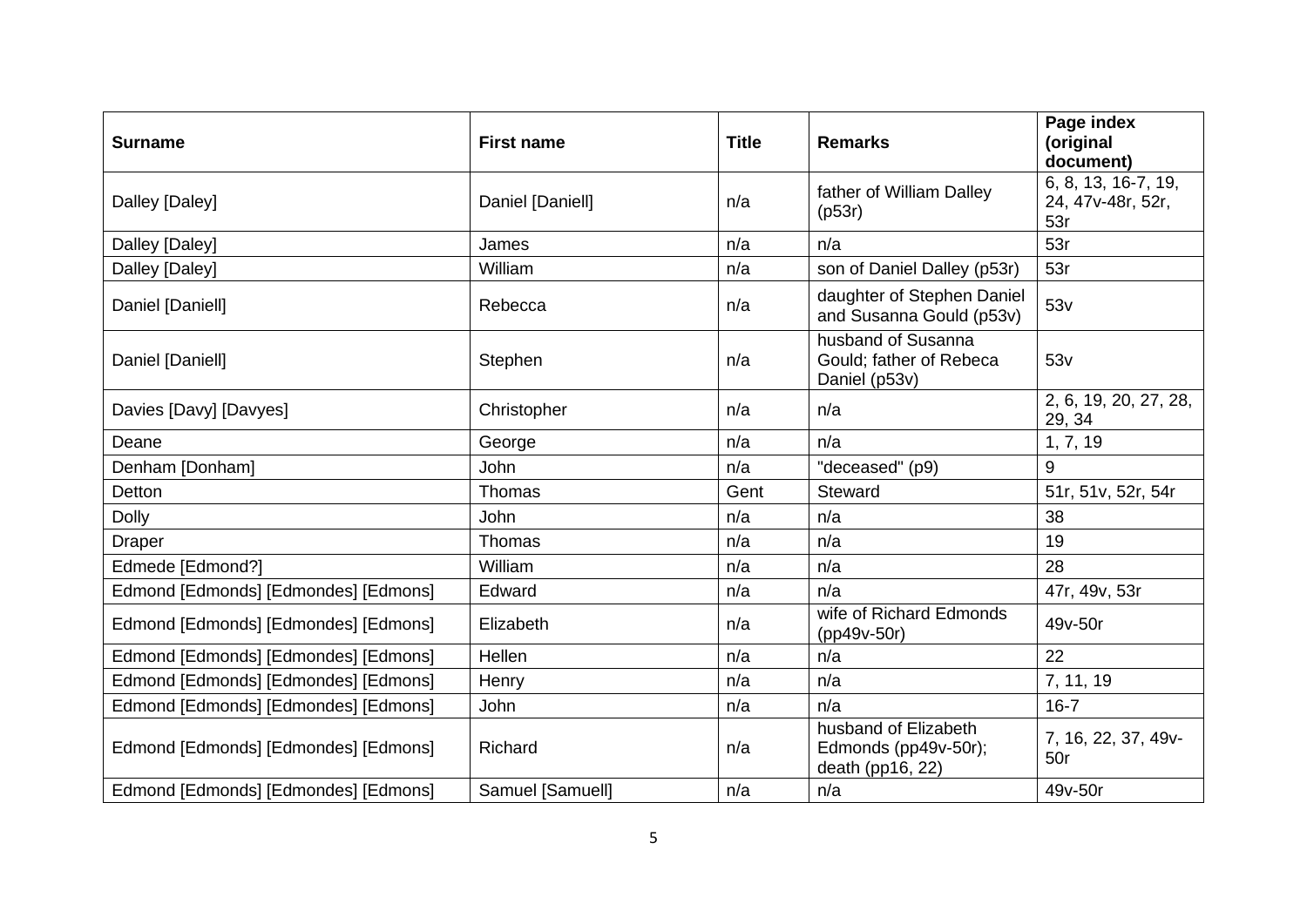| <b>Surname</b>                       | <b>First name</b> | <b>Title</b> | <b>Remarks</b>                                                    | Page index<br>(original<br>document) |
|--------------------------------------|-------------------|--------------|-------------------------------------------------------------------|--------------------------------------|
| Edmond [Edmonds] [Edmondes] [Edmons] | Thomas            | [Jr.]        | "grandchild of Richard<br>Edmonds" (pp16-7)                       | 16-7, 22                             |
| Edmond [Edmonds] [Edmondes] [Edmons] | Thomas            | [Sr.]        | "son of Richard Edmonds"<br>(pp16-7); death (p22)                 | 8, 16-7, 22                          |
| Edmond [Edmonds] [Edmondes] [Edmons] | William           | n/a          | n/a                                                               | 38, 43                               |
| Edward [Edwards]                     | Henry             | n/a          | "of Horsell" (p34); son of<br>Noah Edwards (p53v);<br>death (p34) | 34, 53v, 54r                         |
| Edward [Edwards]                     | <b>Noah</b>       | n/a          | father of Henry Edwards<br>(p53v); death (pp53v, 54r)             | 13, 45, 48r, 53v,<br>54r             |
| Edward [Edwards]                     | Richard           | n/a          | n/a                                                               | 40                                   |
| Edward [Edwards]                     | William           | n/a          | son of Henry Edward (p34)                                         | 34, 53r                              |
| Eliot [Eliott] [Elyott]              | Henry             | n/a          | n/a                                                               | 11, 18, 20, 27, 35,<br>47r           |
| Eliot [Eliott] [Elyott]              | John              | n/a          | n/a                                                               | 7, 11, 37                            |
| Eliot [Eliott] [Elyott]              | Thomas            | n/a          | n/a                                                               | 28                                   |
| Elmore                               | Luke              | Mr.          | husband of Mary Elmore<br>(p35)                                   | 35                                   |
| Elmore                               | Mary              | Mrs.         | wife of Luke Elmore (p35)                                         | 35                                   |
| Emott [Emmot] [Emmott]               | James             | n/a          | son of William Emott [Sr.]                                        | 1, 2, 4, 6                           |
| Emott [Emmot] [Emmott]               | Robert            | n/a          | n/a                                                               | 1, 6, 7, 8, 11, 12,<br>18, 38        |
| Emott [Emmot] [Emmott]               | William           | [Jr.]        | son of James Emott                                                | 4                                    |
| Emott [Emmot] [Emmott]               | William           | [Sr.]        | death $(p4)$ ;                                                    | 4                                    |
| <b>Estwick</b>                       | [n/a],            | Gent         | "of Egham"                                                        | 8, 12                                |
| Fairebrother [Fairebrocher]          | Richard           | n/a          | n/a                                                               | 19                                   |
| Fen [Fenn]                           | George            | n/a          | son of John Fen [Sr.] (p30)                                       | 19, 30, 47r, 49v,<br>50r-50v         |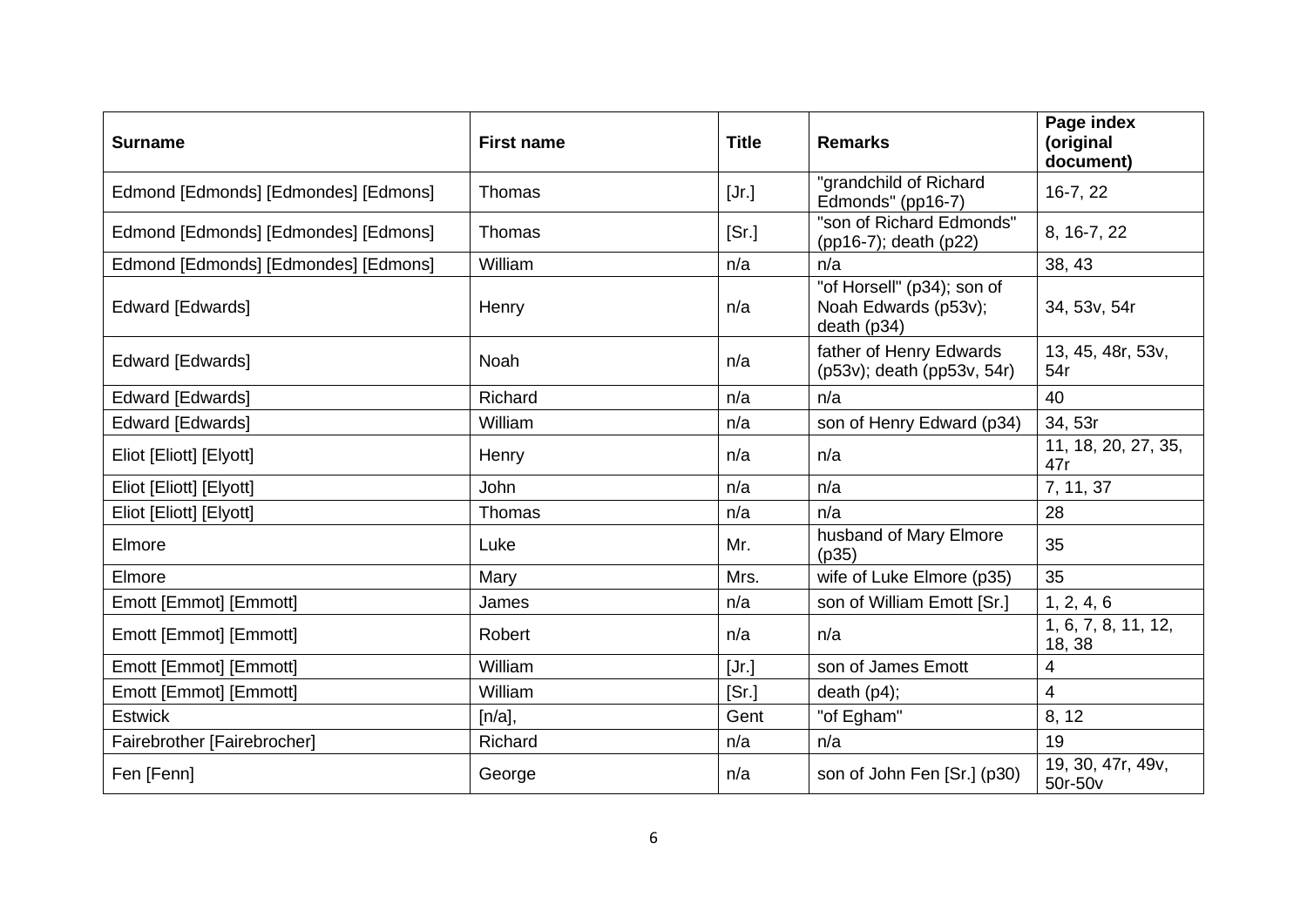| <b>Surname</b>        | <b>First name</b>           | <b>Title</b> | <b>Remarks</b>                                                                                                      | Page index<br>(original<br>document) |
|-----------------------|-----------------------------|--------------|---------------------------------------------------------------------------------------------------------------------|--------------------------------------|
| Fen [Fenn]            | John                        | [Jr.]        | son of Richard Fen, 5 years<br>old (p34)                                                                            | 34                                   |
| Fen [Fenn]            | John                        | [Sr.]        | death (p30)                                                                                                         | 19, 20, 30                           |
| Fen [Fenn]            | Richard                     | n/a          | death (p34)                                                                                                         | 7, 28, 29, 34                        |
| Fox                   | Alexnader                   | n/a          | n/a                                                                                                                 | 49r, 52v                             |
| Freeland              | George                      | n/a          | n/a                                                                                                                 | 37                                   |
| Freeland              | Henry                       | Jr.          | n/a                                                                                                                 | 21, 32                               |
| Freeland              | Henry                       | n/a          | n/a                                                                                                                 | 2, 6, 28, 45, 53r,<br>54r            |
| Freeland              | Jeffry [Jeffrey]            | n/a          | n/a                                                                                                                 | 34                                   |
| Freeland              | <b>John</b>                 | n/a          | n/a                                                                                                                 | 29                                   |
| Frileland             | John                        | n/a          | n/a                                                                                                                 | 19                                   |
| Gayer                 | Robert                      | Sir          | <b>Baronet</b>                                                                                                      | 52v, 54r                             |
| Giles                 | Henry                       | n/a          | n/a                                                                                                                 | 16                                   |
| Giles                 | John                        | n/a          | n/a                                                                                                                 | $15 - 6$                             |
| Giles                 | Thomas                      | n/a          | n/a                                                                                                                 | 19                                   |
| <b>Golduck</b>        | Solomon [Salomon] [Soloman] | n/a          | n/a                                                                                                                 | 2, 6                                 |
| Goring [Goringe]      | Edward                      | n/a          | n/a                                                                                                                 | 28, 35, 43                           |
| Goring [Goringe]      | John                        | Jr.          | n/a                                                                                                                 | 51r                                  |
| Goring [Goringe]      | John                        | Sr.          | death (p51r)                                                                                                        | 51r                                  |
| Goring [Goringe]      | John                        | n/a          | n/a                                                                                                                 | 1, 7, 8, 12, 19, 28,<br>34           |
| Gould [Goulde] [Gold] | Hannah [Hanna]              | n/a          | daughter of Humphrey<br>Gould Jr. and Hannah<br>Gould (the mother); wife of<br>John Rowland (p53v);<br>death (p50r) | 32, 33, 50r, 53v                     |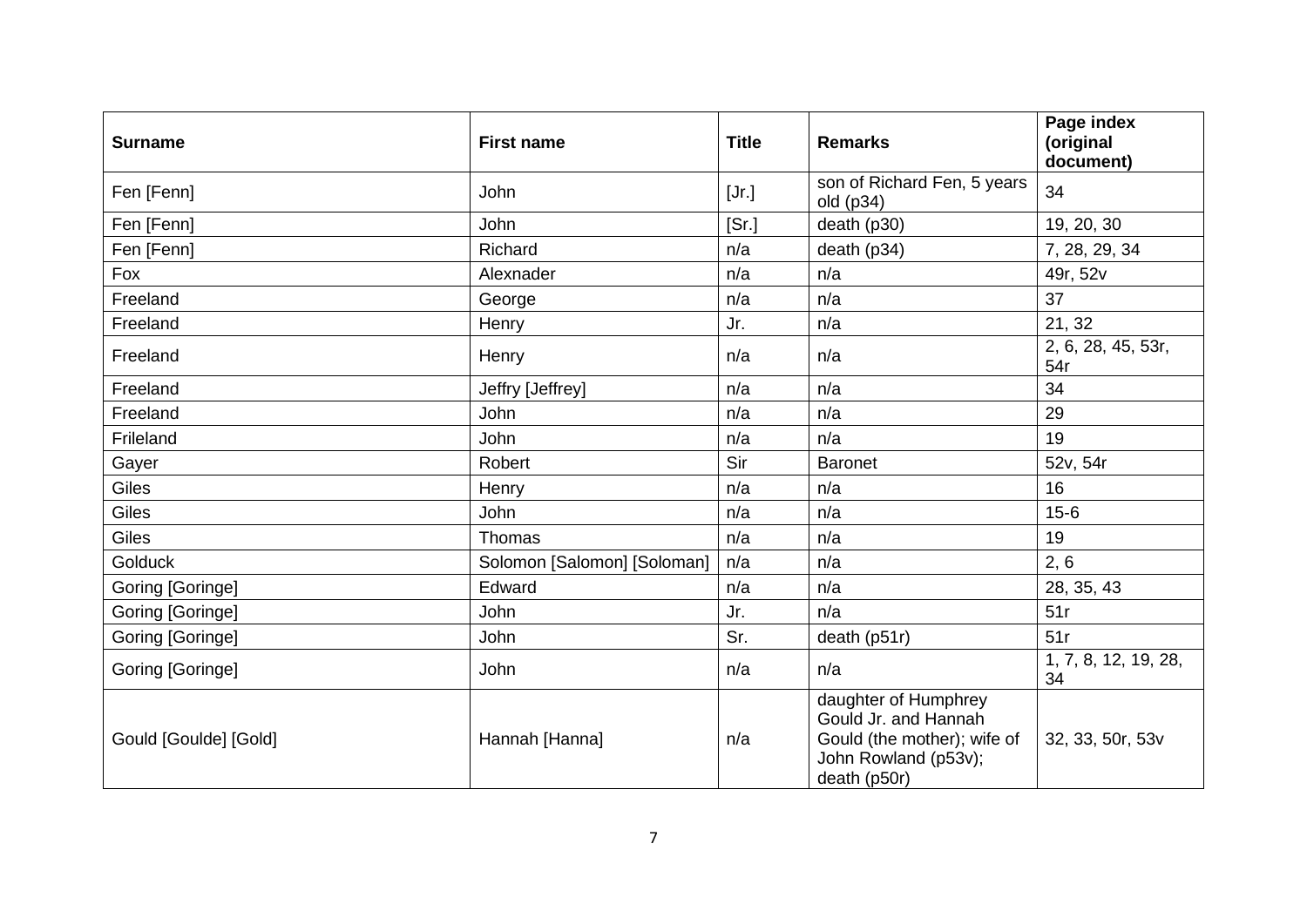| <b>Surname</b>        | <b>First name</b> | <b>Title</b> | <b>Remarks</b>                                                                                                        | Page index<br>(original<br>document)    |
|-----------------------|-------------------|--------------|-----------------------------------------------------------------------------------------------------------------------|-----------------------------------------|
| Gould [Goulde] [Gold] | Hannah [Hanna]    | n/a          | wife of Humphrey Gould Jr.                                                                                            | 33, 53v                                 |
| Gould [Goulde] [Gold] | Humphrey          | Jr.          | death (p32); son of<br>Humphrey Gould Sr. (p35)                                                                       | 32, 33, 35, 50r, 51v                    |
| Gould [Goulde] [Gold] | Humphrey          | Sr.; Gent    | "of Chertsey" (p35); death<br>(pp35, 36, 53v)                                                                         | 5, 7, 8, 13, 19, 22,<br>33, 35, 36, 53v |
| Gould [Goulde] [Gold] | Martha            | n/a          | daughter of Humphrey<br>Gould Jr. and Hannah<br>Gould (the mother); died<br>childless (p53v)                          | 32, 33, 53v                             |
| Gould [Goulde] [Gold] | Mary              | n/a          | wife of Humphrey Gould Sr.                                                                                            | 32, 33                                  |
| Gould [Goulde] [Gold] | Rebecca           | n/a          | death $(p50r)$ ;<br>daughter of Humphrey<br>Gould Jr. and Hannah<br>Gould (the mother); died<br>childless (p53v)      | 32, 33, 50r, 53v                        |
| Gould [Goulde] [Gold] | Susanna           | n/a          | death (p50r);<br>daughter of Humphrey<br>Gould Jr. and Hannah<br>Gould (the mother); wife of<br>Stephen Daniel (p53v) | 32, 33, 50r, 53v                        |
| Grave                 | Richard           | n/a          | n/a                                                                                                                   | 28, 49 <sub>v</sub>                     |
| Greene                | John              | n/a          | n/a                                                                                                                   | 15                                      |
| Greene                | Thomas            | Gent         | death $(p15)$                                                                                                         | 15                                      |
| Grove                 | Richard           | Jr.          | son of Richard Grove Sr.<br>and "now of full age" (p35)                                                               | 35                                      |
| Grove                 | Richard           | Sr. (p35)    | "of Horsell" (p35); death<br>(p35)                                                                                    | 19, 20, 27, 35                          |
| Grove                 | Richard           | n/a          | n/a                                                                                                                   | 44, 47r, 51v                            |
| Grove                 | William           | n/a          | n/a                                                                                                                   | 38                                      |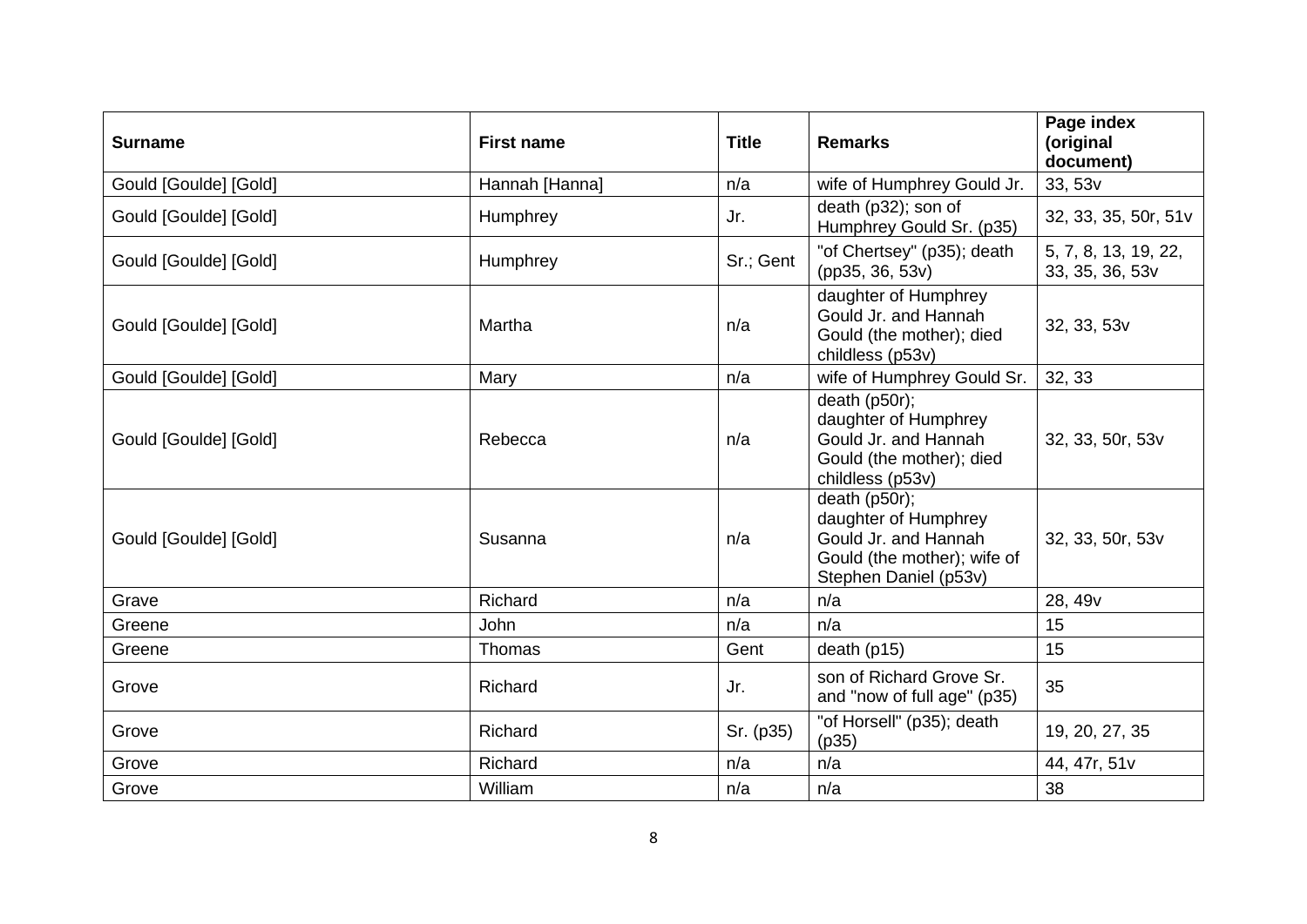| <b>Surname</b>               | <b>First name</b> | <b>Title</b> | <b>Remarks</b>                           | Page index<br>(original<br>document) |
|------------------------------|-------------------|--------------|------------------------------------------|--------------------------------------|
| Hale                         | John              | n/a          | n/a                                      | $\overline{7}$                       |
| Harmond                      | [n/a],            | n/a          | n/a                                      | 12                                   |
| Harris                       | [n/a],            | n/a          | n/a                                      | 53v                                  |
| <b>Harris</b>                | Godfrey           | n/a          | n/a                                      | 19                                   |
| Harris                       | John              | n/a          | death (p47v)                             | 47r, 47v                             |
| Harris                       | John              | n/a          | cousin and heir of John<br>Harris (p47v) | 47v, 49v                             |
| Harris                       | Samuel [Samuell]  | n/a          | n/a                                      | 51v                                  |
| Harris                       | Thomas            | n/a          | n/a                                      | 1, 11, 19, 28, 38,<br>44, 47r        |
| Harrison-Richard             | Robert            | n/a          | n/a                                      | 19                                   |
| Hathwell                     | Henry             | n/a          | n/a                                      | 1, 2, 6, 8                           |
| Haynes                       | Elizabeth         | n/a          | n/a                                      | 48r                                  |
| Heath                        | John              | n/a          | n/a                                      | 19                                   |
| Heyward [Haywarde] [Heyward] | Henry             | n/a          | n/a                                      | 1, 6, 11, 12, 18                     |
| Heyward [Haywarde] [Heyward] | John              | n/a          | n/a                                      | 19, 37                               |
| Hodd                         | Priscilla         | n/a          | n/a                                      | 13-4, 45-6, 49v                      |
| Hodd                         | Richard           | n/a          | "of Horsell" (p24)                       | 13-4, 24, 31, 45-6,<br>49v           |
| Holloway                     | William           | n/a          | n/a                                      | 28                                   |
| Hone                         | Ambrose           | n/a          | n/a                                      | 19                                   |
| Hone                         | Edward            | n/a          | "of Horsell" (p24)                       | 2, 6, 24, 32, 47 $v$                 |
| Hone                         | George            | n/a          | n/a                                      | 35                                   |
| Hone                         | Henry             | n/a          | n/a                                      | $\overline{7}$                       |
| Hone                         | John              | n/a          | death (p33)                              | 19, 33, 37, 44                       |
| Hone                         | Margaret          | n/a          | wife of Richard Hone (p50r)              | 50r                                  |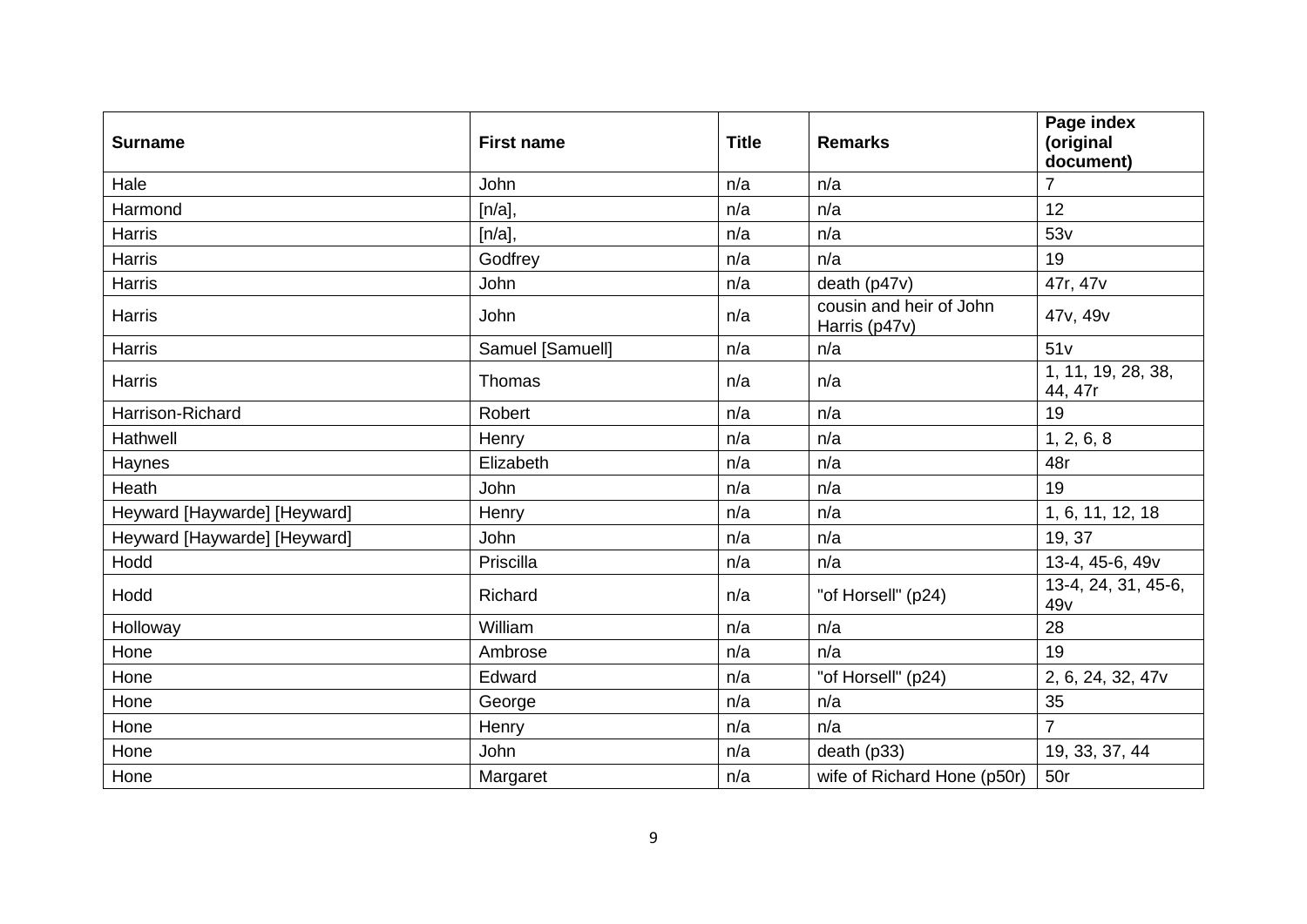| <b>Surname</b>    | <b>First name</b> | <b>Title</b> | <b>Remarks</b>                     | Page index<br>(original<br>document) |
|-------------------|-------------------|--------------|------------------------------------|--------------------------------------|
| Hone              | Richard           | n/a          | husband of Margaret Hone<br>(p50r) | 32, 50r                              |
| Hone              | Thomas            | Jr.          | n/a                                | 11, 19, 37                           |
| Hone              | Thomas            | Sr.          | n/a                                | 38                                   |
| Hone              | Thomas            | n/a          | n/a                                | 20, 27, 28, 29                       |
| Hone              | William           | n/a          | n/a                                | 44, 47r                              |
| Howell            | William           | n/a          | n/a                                | 44                                   |
| Hugget            | Abraham           | Jr.          | n/a                                | 33                                   |
| Hugget            | Mary              | n/a          | n/a                                | 33                                   |
| Inwood            | [n/a],            | Gent         | n/a                                | 12                                   |
| Inwood            | Harrier [Harmer?] | n/a          | n/a                                | 20                                   |
| Inwood            | John              | n/a          | n/a                                | 7, 19, 28, 47r, 49v,<br>53r          |
| Jones             | [n/a]             | n/a          | son of Edward Jones                | 23                                   |
| Jones             | Edward            | n/a          | death (p23)                        | 23                                   |
| Jones             | William           | n/a          | n/a                                | 19                                   |
| Key               | Thomas            | Gent         | n/a                                | 2, 6, 19                             |
| Latham            | Richard           | n/a          | "deceased" (p21)                   | 21                                   |
| Lee               | Agnes             | n/a          | death (p47v)                       | 3, 13, 45, 47v, 49v                  |
| Lee               | Henry             | n/a          | "of Bisley" (p3)                   | 3, 13, 34, 37, 47r,<br>49v           |
| Lewis             | <b>Tobias</b>     | n/a          | n/a                                | 7, 28                                |
| Mansell           | Andrew            | n/a          | n/a                                | 7, 11                                |
| Marston [Marsten] | John              | n/a          | n/a                                | 30                                   |
| Martin            | Henry             | n/a          | n/a                                | 8, 12                                |
| Martin            | John              | Gent         | "of Guilford" (p8)                 | 8, 12, 20                            |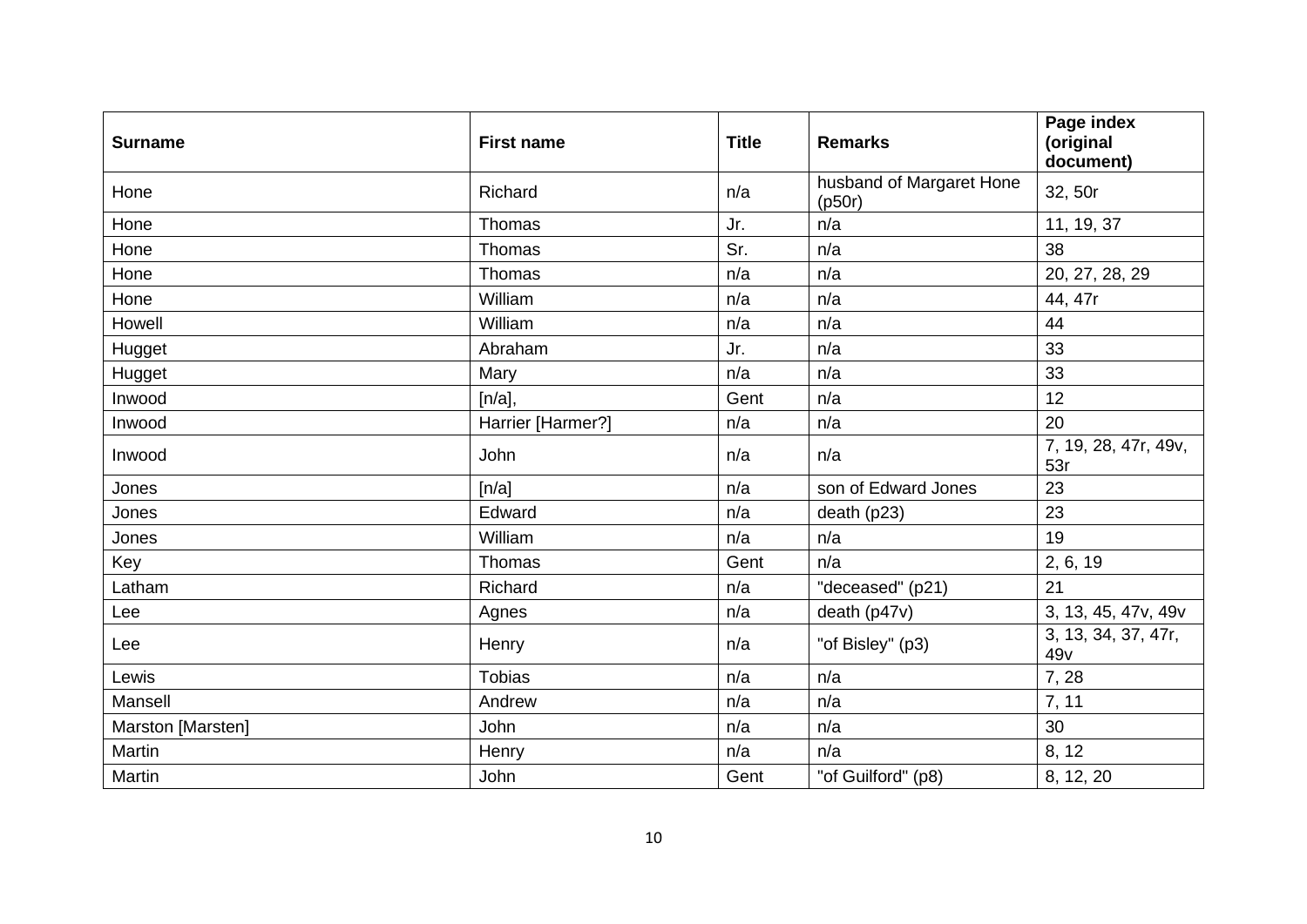| <b>Surname</b>             | <b>First name</b> | <b>Title</b> | <b>Remarks</b>                                                 | Page index<br>(original<br>document)                           |
|----------------------------|-------------------|--------------|----------------------------------------------------------------|----------------------------------------------------------------|
| Martin                     | Obadia            | n/a          | n/a                                                            | 49r, 52v                                                       |
| Mathew [Matthew] [Mathewe] | Henry             | n/a          | n/a                                                            | 7, 19, 20, 28                                                  |
| Mathew [Matthew] [Mathewe] | Nicholas          | n/a          | n/a                                                            | 7, 49r                                                         |
| Mease                      | Anne              | n/a          | wife of Gilbert Mease, and<br>heir to Anne Nemgroave<br>(p47v) | 47v                                                            |
| Mease                      | Gilbert           | n/a          | husband of Anne Mease<br>(p47v)                                | 47v                                                            |
| <b>Merrett</b>             | William           | n/a          | n/a                                                            | 47r, 49r                                                       |
| <b>Millest</b>             | Henry             | [Jr.]        | son of Henry Millest of<br>Horsell and 30 years old<br>(p41)   | 41                                                             |
| <b>Millest</b>             | Henry             | Jr.          | "19 years old" (p31)                                           | 31                                                             |
| <b>Millest</b>             | Henry             | Sr.          | "of Horsell" (p41); death<br>(pp31, 41)                        | 31, 41                                                         |
| <b>Millest</b>             | Henry             | n/a          | n/a                                                            | 7, 37, 53r                                                     |
| <b>Millest</b>             | John              | Jr.          | "of Knohame" (p37)                                             | 37                                                             |
| <b>Millest</b>             | John              | Jr.          | "of Horsell" (p47v); death<br>(p47v)                           | 47v                                                            |
| <b>Millest</b>             | John              | Sr.          | "of Horsell" (p47v); death<br>(p47v)                           | 47v                                                            |
| <b>Millest</b>             | John              | n/a          | n/a                                                            | 1, 2, 6, 8, 11, 19,<br>20, 27, 28, 33, 34,<br>35, 44, 49v, 52v |
| <b>Millest</b>             | John              | n/a          | "of Knaphill" (pp19, 28);<br>death (p34)                       | 19, 28, 34, 37                                                 |
| <b>Millest</b>             | John              | n/a          | "of Knohame" (p37)                                             | 37                                                             |
| <b>Millest</b>             | Richard           | n/a          | n/a                                                            | 7, 11, 12, 17                                                  |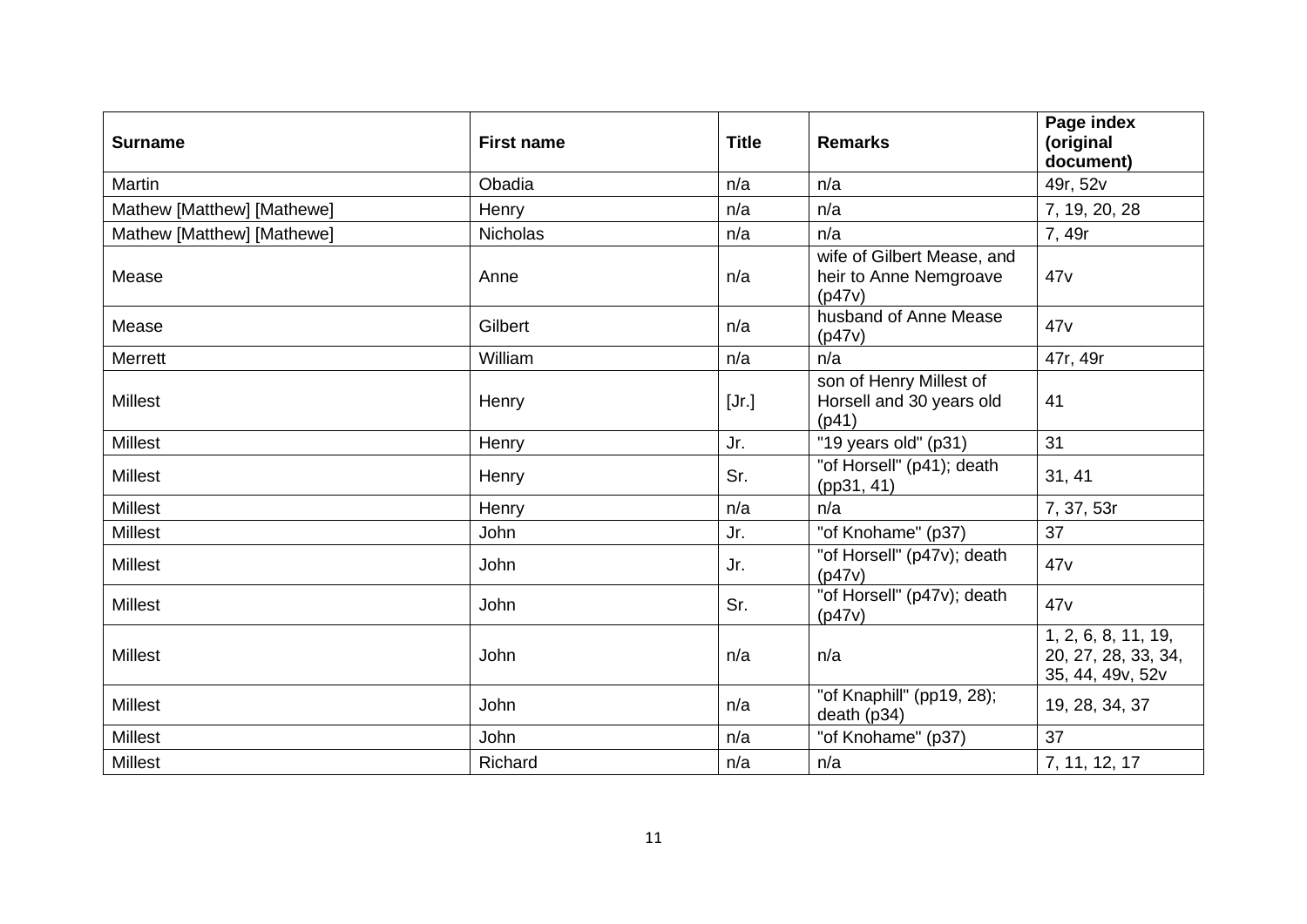| <b>Surname</b>                              | <b>First name</b> | <b>Title</b>  | <b>Remarks</b>                                                                                                | Page index<br>(original<br>document)                                |
|---------------------------------------------|-------------------|---------------|---------------------------------------------------------------------------------------------------------------|---------------------------------------------------------------------|
| <b>Millest</b>                              | Thomas            | Gent<br>(p34) | n/a                                                                                                           | 1, 2, 6, 8, 12, 17,<br>19, 20, 27, 28,<br>29, 31, 34, 37, 38,<br>44 |
| Mitchell [Michell]                          | James             | n/a           | husband of Mary Mitchell<br>(p35)                                                                             | 35, 36, 40-1, 51v                                                   |
| Mitchell [Michell]                          | Mary              | n/a           | wife of James Mitchell and<br>the eldest daughter of<br>Humphrey Gould Jr. (p35);<br>death (pp40-1, 48v, 49v) | 35, 36, 40-1, 48v,<br>49v, 51v                                      |
| Moods                                       | John              | n/a           | n/a                                                                                                           | 49r                                                                 |
| Neave [Neav]                                | Gilbert           | n/a           | n/a                                                                                                           | 7, 34, 37                                                           |
| Nemgroave                                   | Anne              | n/a           | death (p47v)                                                                                                  | 47v                                                                 |
| Nicholas [Nicholles] [Nicholas] [Nicholles] | William           | n/a           | n/a                                                                                                           | 19                                                                  |
| Oram                                        | Samuel [Samuell]  | Gent          | n/a                                                                                                           | 19, 20, 28, 37                                                      |
| Ottuell                                     | Meverell          | n/a           | <b>Chief Steward</b>                                                                                          | 34, 37, 43                                                          |
| Page                                        | George            | n/a           | n/a                                                                                                           | 47r, 49v                                                            |
| Palden                                      | Edward            | n/a           | n/a                                                                                                           | 8                                                                   |
| Palmer                                      | Thomas            | n/a           | n/a                                                                                                           | 19, 34, 35, 37                                                      |
| Parkhurst                                   | Robert            | Esq.          | n/a                                                                                                           | 35                                                                  |
| Patfold [Patfolde][Patfull]                 | John              | n/a           | n/a                                                                                                           | 52r                                                                 |
| Patfold [Patfolde][Patfull]                 | William           | n/a           | death (p52r)                                                                                                  | 15, 21, 47v-48r, 52r                                                |
| Patrick                                     | Richard           | n/a           | n/a                                                                                                           | 46                                                                  |
| Payne                                       | George            | n/a           | n/a                                                                                                           | 7, 11                                                               |
| Pitson                                      | James             | Major         | n/a                                                                                                           | 9, 10                                                               |
| Pitt                                        | William           | n/a           | n/a                                                                                                           | 47r, 49r                                                            |
| Poole                                       | John              | n/a           | n/a                                                                                                           | 29, 34, 37                                                          |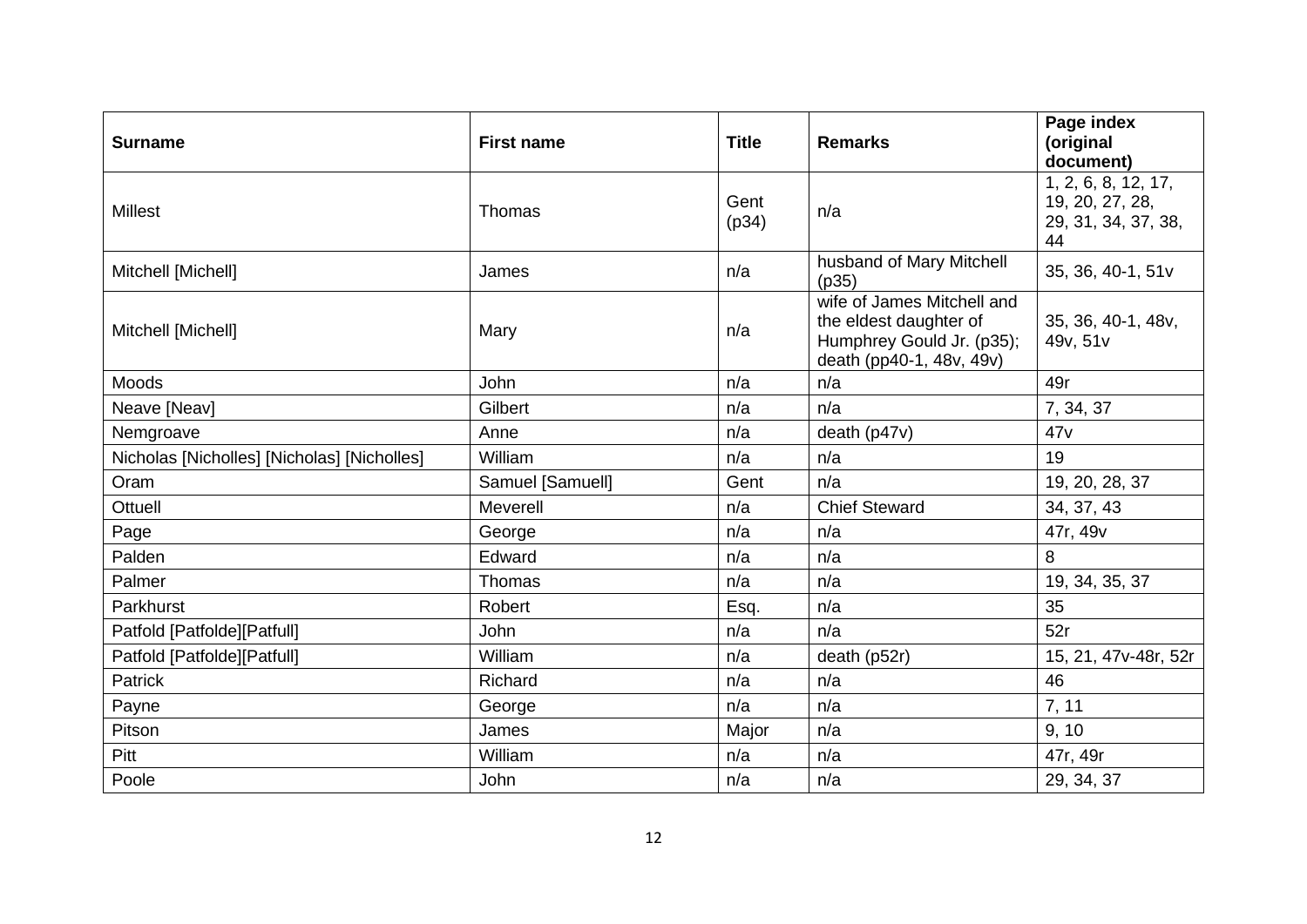| <b>Surname</b>              | <b>First name</b> | <b>Title</b> | <b>Remarks</b>                                                    | Page index<br>(original<br>document)        |
|-----------------------------|-------------------|--------------|-------------------------------------------------------------------|---------------------------------------------|
| Porter                      | Alice             | Widow        | death (p49v)                                                      | 3, 13, 49v                                  |
| Powell                      | Mary              | n/a          | daughter of Humphrey<br>Gould and wife of William<br>Powell (p33) | 33                                          |
| Powell                      | William           | n/a          | n/a                                                               | 33                                          |
| Priest                      | Peter             | n/a          | n/a                                                               | 29, 37                                      |
| Pullen                      | Thomas            | n/a          | n/a                                                               | 28                                          |
| Rapley                      | Thomas            | n/a          | n/a                                                               | 47v                                         |
| <b>Riches</b>               | William           | n/a          | n/a                                                               | 19                                          |
| <b>Ritches</b>              | Thomas            | n/a          | n/a                                                               | $\overline{7}$                              |
| Rogden                      | Margaret          | Widow        | n/a                                                               | 47v                                         |
| Rogers                      | Thomas            | Jr.          | n/a                                                               | 7, 19, 28                                   |
| Rogers                      | Thomas            | Sr.          | n/a                                                               | 19, 28                                      |
| Rogers                      | Thomas            | n/a          | n/a                                                               | 37                                          |
| Roidon                      | [n/a],            | Widow        | "of Pyrford" (pp5, 9, 14, 24)                                     | 5, 9, 14, 24                                |
| Roidon                      | Robert            | n/a          | n/a                                                               | 9                                           |
| Roke [Roak] [Roake] [Roker] | Henry             | n/a          | n/a                                                               | 19                                          |
| Roke [Roak] [Roake] [Roker] | John              | n/a          | n/a                                                               | 37                                          |
| Roke [Roak] [Roake] [Roker] | Richard           | Jr.          | n/a                                                               | 7, 37, 47r, 49v                             |
| Roke [Roak] [Roake] [Roker] | Richard           | Sr.          | n/a                                                               | 7, 47r                                      |
| Roke [Roak] [Roake] [Roker] | Richard           | n/a          | n/a                                                               | 1, 19, 38, 44, 49r,<br>53r                  |
| Roke [Roak] [Roake] [Roker] | Robert            | Jr.          | n/a                                                               | 12, 18, 37, 44                              |
| Roke [Roak] [Roake] [Roker] | Robert            | Sr.          | n/a                                                               | 11, 34                                      |
| Roke [Roak] [Roake] [Roker] | Robert            | n/a          | n/a                                                               | 1, 6, 7, 11, 16, 18,<br>21, 27, 28, 37, 53v |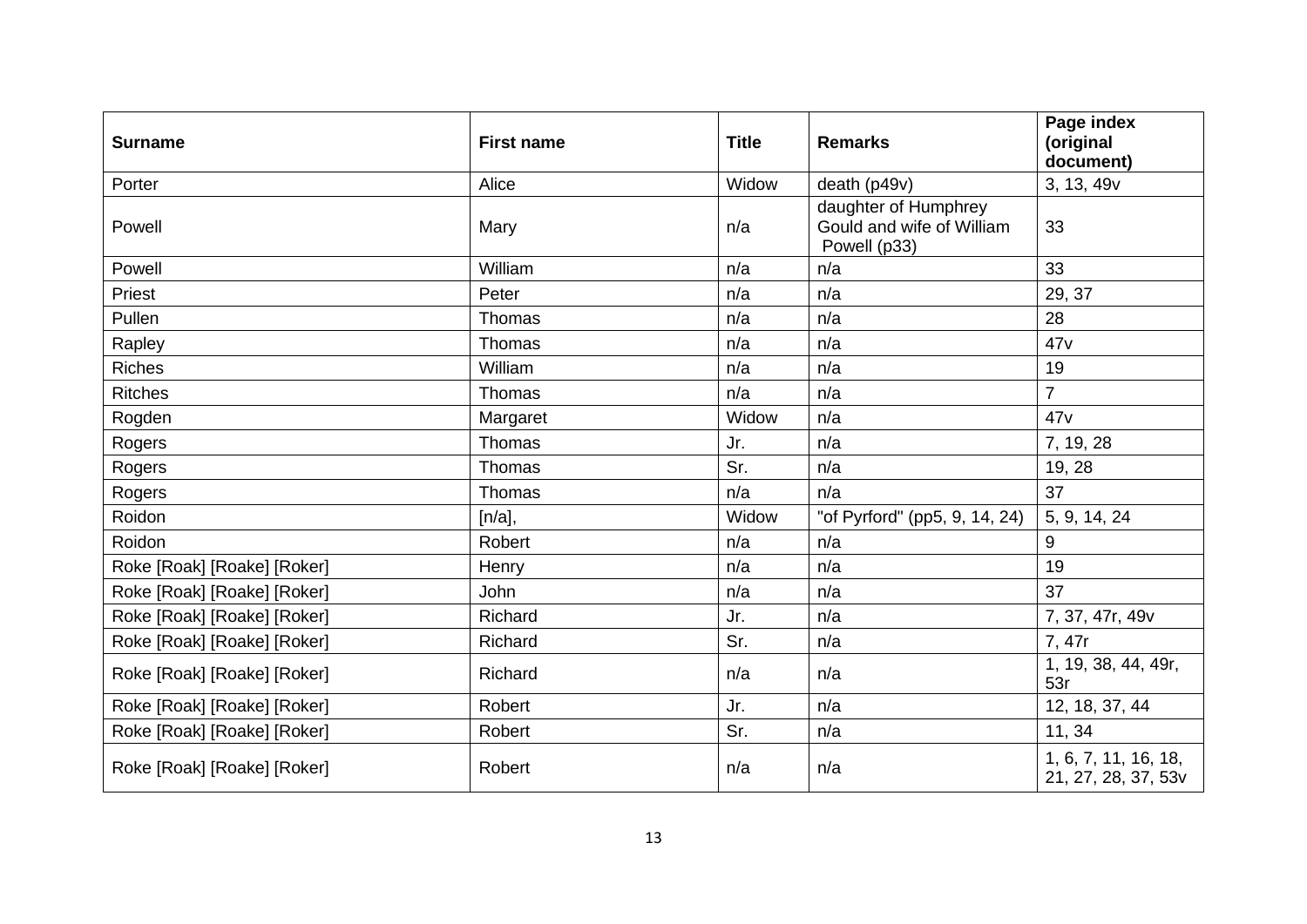| <b>Surname</b>                 | <b>First name</b> | <b>Title</b>               | <b>Remarks</b>                                                              | Page index<br>(original<br>document)                                            |
|--------------------------------|-------------------|----------------------------|-----------------------------------------------------------------------------|---------------------------------------------------------------------------------|
| Roke [Roak] [Roake] [Roker]    | Thomas            | n/a                        | "of Woodham" (p31)                                                          | 7, 31, 38, 43                                                                   |
| Rowland [Rowlands] [Rowlandes] | Hannah [Hanna]    | spinster                   | daughter of John and<br>Hannah Rowlands (p51v)                              | 51v, 53v                                                                        |
| Rowland [Rowlands] [Rowlandes] | Hannah [Hanna]    | n/a                        | wife of John Rowlands and<br>daughter of Humphrey<br>Gould Jr. (pp51v, 53v) | 51v, 53v                                                                        |
| Rowland [Rowlands] [Rowlandes] | John              | n/a                        | father of Hannah Rowlands<br>(spinster) (p51v)                              | 51v, 53v                                                                        |
| Russell [Russel]               | John              | n/a                        | n/a                                                                         | $\overline{7}$                                                                  |
| <b>Russell [Russel]</b>        | Robert            | n/a                        | n/a                                                                         | 28, 29                                                                          |
| <b>Russell [Russel]</b>        | Rod               | n/a                        | n/a                                                                         | 19                                                                              |
| Ryden                          | Robert            | n/a                        | n/a                                                                         | 52v                                                                             |
| Sale [Sayle] [Sales]           | Alice             | n/a                        | n/a                                                                         | 3                                                                               |
| Sale [Sayle] [Sales]           | John              | Gent<br>(p20, 47r,<br>51v) | n/a                                                                         | 1, 2, 6, 8, 11, 12,<br>19, 20, 27, 28, 29,<br>34, 38, 43, 47r,<br>49v, 51v, 53r |
| Sawyer [Sawier]                | John              | Jr.                        | n/a                                                                         | 21, 52r                                                                         |
| Sawyer [Sawier]                | John              | Sr.                        | n/a                                                                         | $\overline{7}$                                                                  |
| Sawyer [Sawier]                | John              | n/a                        | n/a                                                                         | 1, 11, 12, 19, 34,<br>52v, 54r                                                  |
| Sayer                          | John              | n/a                        | n/a                                                                         | 20, 27, 40-1, 49r                                                               |
| Scotcher [Scocher]             | <b>John</b>       | n/a                        | n/a                                                                         | 19, 38, 53r                                                                     |
| Scotcher [Scocher]             | Richard           | n/a                        | n/a                                                                         | 28, 44, 47v                                                                     |
| Scotcher [Scocher]             | William           | n/a                        | "of Horsell" (p23)                                                          | 1, 2, 6, 8, 12, 19,<br>20, 23, 27, 28,<br>30, 34, 37, 44, 47r,<br>47r, 49v, 51r |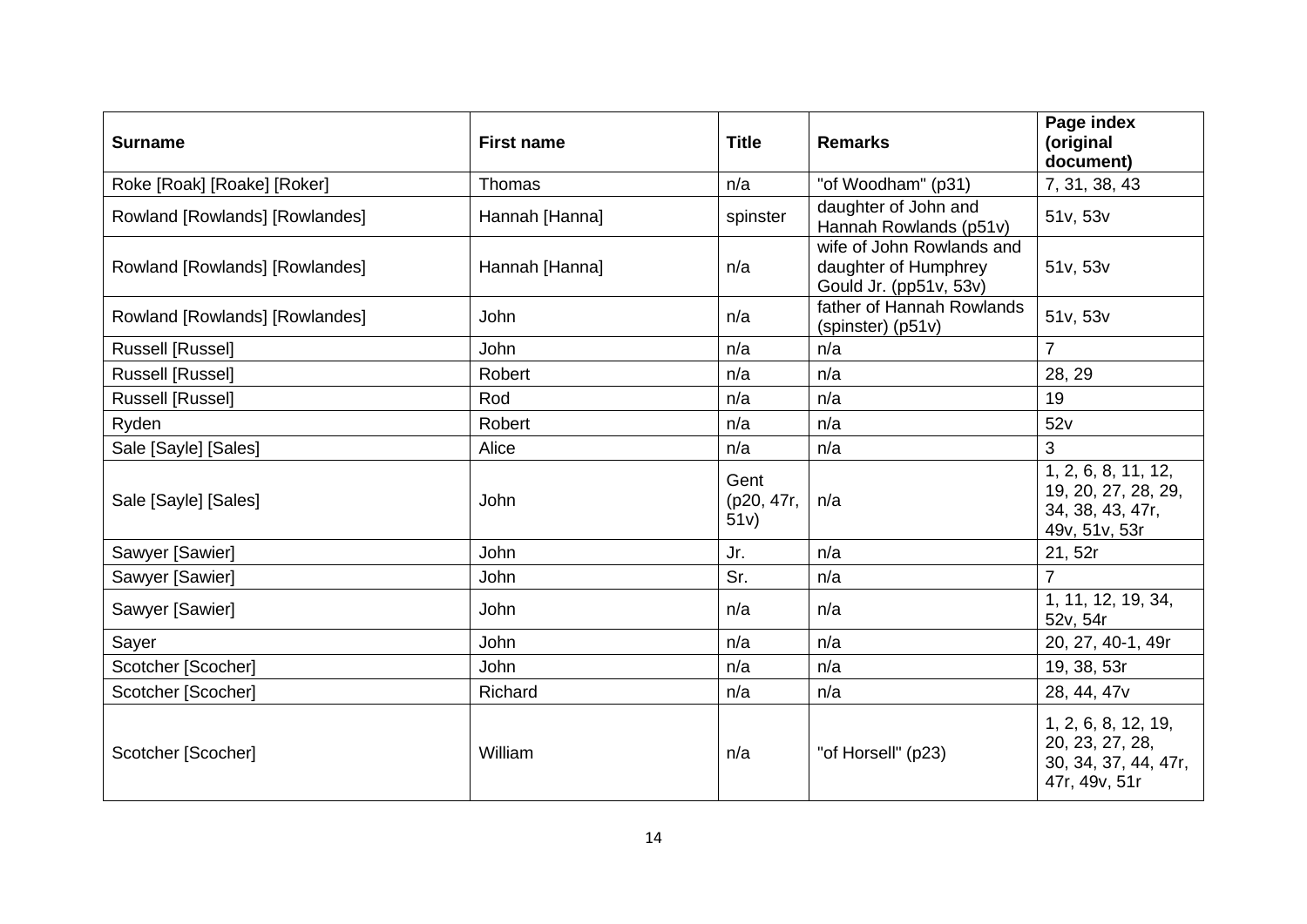| <b>Surname</b>                | <b>First name</b> | <b>Title</b> | <b>Remarks</b>                                                           | Page index<br>(original<br>document)            |
|-------------------------------|-------------------|--------------|--------------------------------------------------------------------------|-------------------------------------------------|
| Seares [Sares] [Seers]        | Andoen            | n/a          | n/a                                                                      | 37                                              |
| Seares [Sares] [Seers]        | Arthur            | n/a          | n/a                                                                      | 8, 19, 28, 37, 44                               |
| Seares [Sares] [Seers]        | Owen              | n/a          | n/a                                                                      | 19, 28                                          |
| Sheeres [Sheres]              | John              | n/a          | n/a                                                                      | 19                                              |
| <b>Sheeres [Sheres]</b>       | William           | n/a          | n/a                                                                      | 47r                                             |
| Simons [Symons]               | Ann [Anne]        | n/a          | daughter of Richard<br>Simons (p34)                                      | 34                                              |
| Simons [Symons]               | Dorothy           | n/a          | daughter of Richard<br>Simons (p34)                                      | 34                                              |
| Simons [Symons]               | Richard           | Jr.          | n/a                                                                      | 7, 8, 12, 19                                    |
| Simons [Symons]               | Richard           | n/a          | death (p34)                                                              | 1, 2, 6, 8, 19, 34                              |
| Slann [Slanne]                | William           | n/a          | n/a                                                                      | 44, 48r-48v, 53r                                |
| Slyfield [Slifield] [Slifeld] | George            | n/a          | n/a                                                                      | 11, 20, 27, 29, 44,<br>47r                      |
| Slyfield [Slifield] [Slifeld] | John              | Jr.          | n/a                                                                      | 1, 2, 6, 7, 8, 11, 19,<br>30, 51v, 53r          |
| Slyfield [Slifield] [Slifeld] | John              | Sr.          | n/a                                                                      | 1, 2, 6, 12, 18, 47r,<br>52v                    |
| Slyfield [Slifield] [Slifeld] | John              | n/a          | n/a                                                                      | 20, 27, 28, 29, 34,<br>35, 44, 47r, 49r,<br>49v |
| Smith                         | Henry             | n/a          | "of Pyrford" (pp5, 35); "the<br>carpenter" (p19); from<br>Horsell (p52v) | 5, 6, 8, 19, 27, 28,<br>35, 52v                 |
| Smith                         | John              | n/a          | n/a                                                                      | 37                                              |
| Smith                         | Robert            | n/a          | n/a                                                                      | 37                                              |
| Smith                         | William           | n/a          | n/a                                                                      | 49r                                             |
| Smither                       | James             | n/a          | n/a                                                                      | 19                                              |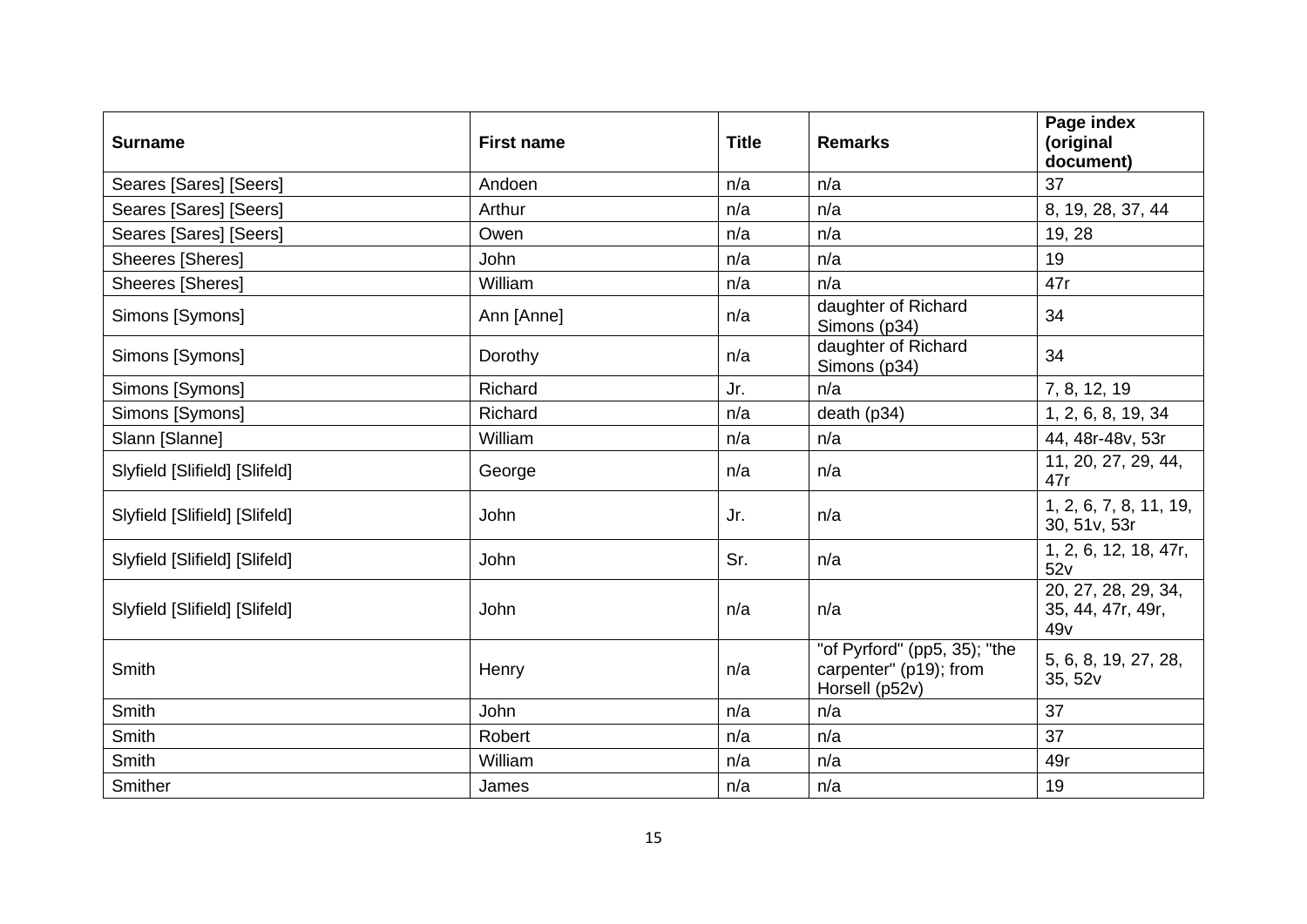| <b>Surname</b>                          | <b>First name</b>          | <b>Title</b> | <b>Remarks</b>                                                                       | Page index<br>(original<br>document)      |
|-----------------------------------------|----------------------------|--------------|--------------------------------------------------------------------------------------|-------------------------------------------|
| Smither                                 | John                       | n/a          | n/a                                                                                  | 28                                        |
| <b>Smithers</b>                         | William                    | n/a          | n/a                                                                                  | 37                                        |
| <b>Smithes</b>                          | Henry                      | n/a          | n/a                                                                                  | 16                                        |
| Sponge                                  | John                       | n/a          | death (p47v)                                                                         | 37, 47v                                   |
| <b>Stanes</b>                           | William                    | n/a          | n/a                                                                                  | 19                                        |
| Stedman                                 | Thomas                     | n/a          | n/a                                                                                  | 52v                                       |
| Stephens [Stevens] [Stevans] [Steevens] | Henry                      | n/a          | n/a                                                                                  | 1, 7, 19, 20, 27, 28,<br>37, 44, 47r, 47v |
| <b>Stiler</b>                           | Henry                      | n/a          | n/a                                                                                  | 12                                        |
| <b>Stiles</b>                           | Henry                      | n/a          | "of Send"                                                                            | 8, 20                                     |
| <b>Stiles</b>                           | John                       | n/a          | n/a                                                                                  | 8                                         |
| Strood [Strowe] [Strowde]               | Richard                    | n/a          | "of Weybridge" (p35); death<br>(p35);                                                | 2, 8, 35                                  |
| Styleman                                | John                       | n/a          | n/a                                                                                  | 3                                         |
| Taylor [Tayler] [Tailer]                | John                       | Jr.          | son of John Taylor Sr. and<br>"about 1 years old" (p30);<br>"2 to 3 years old" (p35) | 30, 35, 39                                |
| Taylor [Tayler] [Tailer]                | John                       | Sr.          | "of Horsell" (p35); death<br>(pp30, 35, 38)                                          | 30, 35, 38                                |
| Taylor [Tayler] [Tailer]                | John                       | n/a          | n/a                                                                                  | 21                                        |
| Taylor [Tayler] [Tailer]                | Richard                    | n/a          | n/a                                                                                  | $\overline{7}$                            |
| Teeme                                   | Mathew [Matthew] [Mathewe] | n/a          | n/a                                                                                  | 47r                                       |
| <b>Ticknor</b>                          | John                       | n/a          | n/a                                                                                  | 7, 19                                     |
| <b>Titford [Tytford]</b>                | Richard                    | n/a          | n/a                                                                                  | 19, 37                                    |
| Toft                                    | Thomas                     | n/a          | n/a                                                                                  | 49r, 52v                                  |
| Trimmer                                 | William                    | n/a          | n/a                                                                                  | 19                                        |
| <b>Tuckesse</b>                         | Humphrey                   | n/a          | n/a                                                                                  | 37                                        |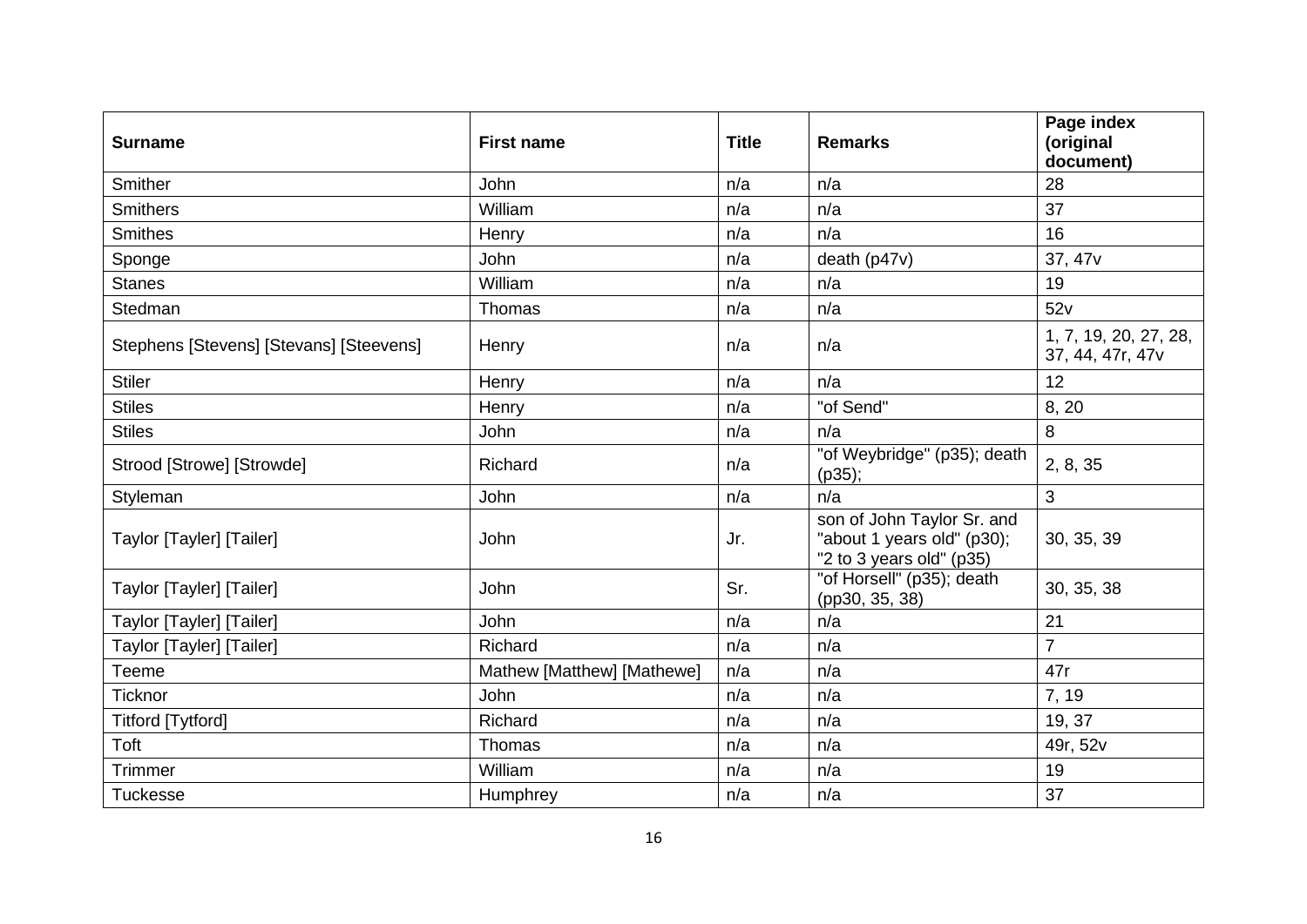| <b>Surname</b>                             | <b>First name</b> | <b>Title</b>  | <b>Remarks</b>                                               | Page index<br>(original                                                    |
|--------------------------------------------|-------------------|---------------|--------------------------------------------------------------|----------------------------------------------------------------------------|
|                                            |                   |               |                                                              | document)<br>2, 5, 6, 11, 12, 19,                                          |
| Vincent                                    | Henry             | n/a           | n/a                                                          | 20, 28, 29, 38, 44,<br>47r, 49v, 51v, 53r                                  |
| Vincent                                    | John              | Gent<br>(p34) | n/a                                                          | 1, 2, 6, 8, 11, 12,<br>17, 19, 20, 27,<br>28, 29, 34, 37, 38,<br>44        |
| Vincent                                    | <b>Nicholas</b>   | n/a           | n/a                                                          | 1, 2, 7, 19, 20, 27,<br>30, 34, 38, 44, 49v,<br>51v                        |
| Walden                                     | Edmond            | n/a           | n/a                                                          | 2, 27                                                                      |
| Walden                                     | Edward            | n/a           | "of Horsell" (p34); death<br>(p34)                           | 1, 6, 20, 34, 35                                                           |
| Walden                                     | John              | n/a           | n/a                                                          | 16, 21, 49v, 53r                                                           |
| Walden                                     | Richard           | n/a           | son of Edward Warden of<br>Horsell, 17-18 years old<br>(p34) | 34, 35, 37, 49v                                                            |
| Walden                                     | Robert            | Jr.           | n/a                                                          | 4                                                                          |
| Walden                                     | Robert            | Sr.           | death (p4)                                                   | 4                                                                          |
| Walden                                     | Robert            | n/a           | n/a                                                          | 1, 20, 28, 37                                                              |
| Walden                                     | Thomas            | n/a           | n/a                                                          | 1, 6, 12                                                                   |
| <b>Wallis</b>                              | Richard           | n/a           | n/a                                                          | 47r, 53r                                                                   |
| Wapshot [Wappshot] [Wapshott] [Whappshott] | John              | n/a           | "of Chertsey" (pp23, 24)                                     | 1, 2, 6, 8, 11, 12,<br>19, 20, 23, 24,<br>27, 28, 29, 44, 47r,<br>49v, 50v |
| Warner                                     | Walter            | n/a           | n/a                                                          | 1, 2, 6, 8, 19, 20,<br>27, 28, 29, 37, 38,<br>43, 47r                      |
| Wart                                       | John              | n/a           | n/a                                                          | 22                                                                         |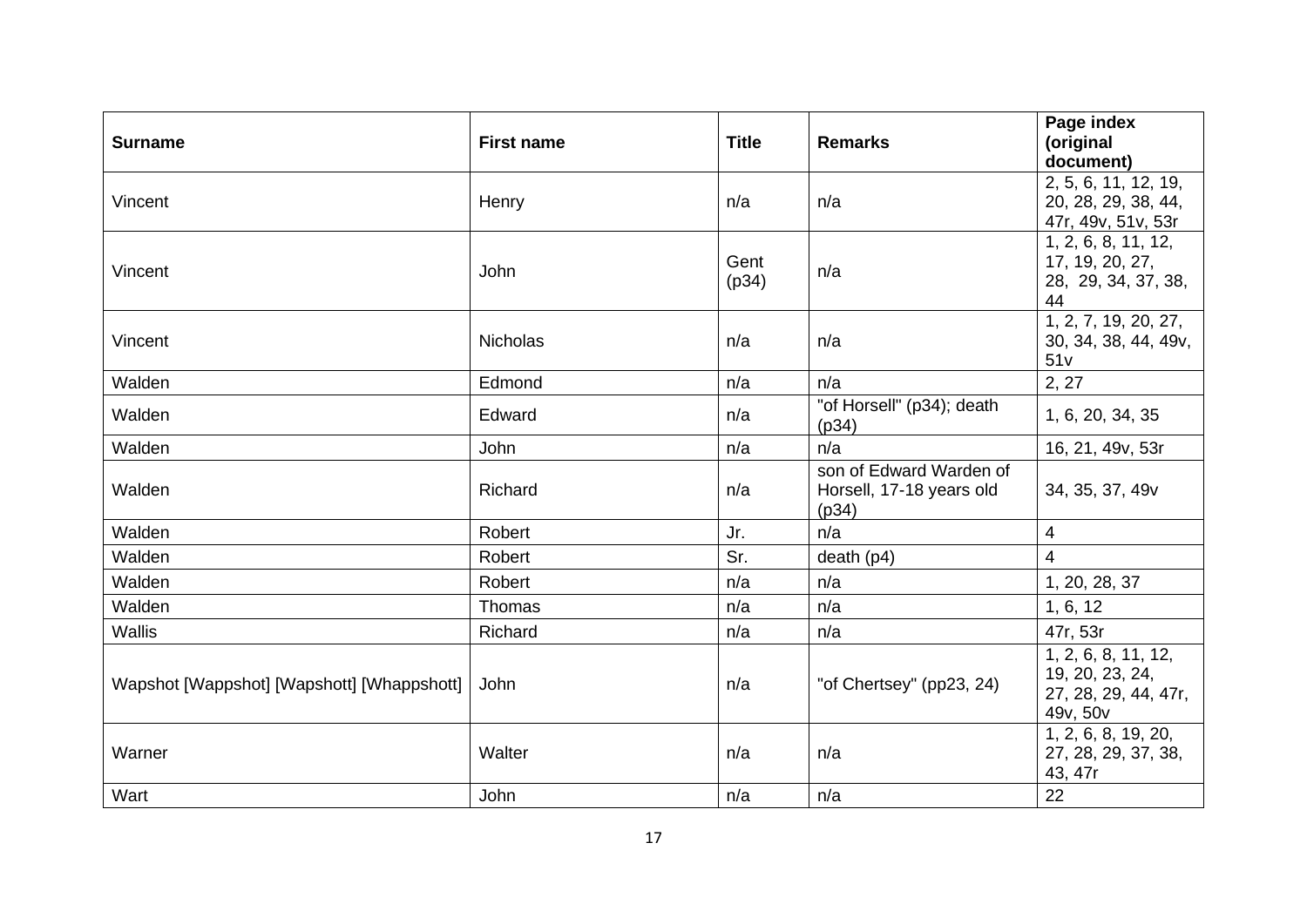| <b>Surname</b>      | <b>First name</b> | <b>Title</b> | <b>Remarks</b>                                                                | Page index<br>(original<br>document)                        |
|---------------------|-------------------|--------------|-------------------------------------------------------------------------------|-------------------------------------------------------------|
| Wart                | Richard           | n/a          | n/a                                                                           | 22                                                          |
| Wealand             | Richard           | n/a          | n/a                                                                           | 35                                                          |
| Wells [Welles]      | Henry             | n/a          | n/a                                                                           | $\overline{7}$                                              |
| West                | Richard           | n/a          | n/a                                                                           | 35                                                          |
| Westbrook           | <b>Nicholas</b>   | n/a          | n/a                                                                           | 52v                                                         |
| Weston              | John              | Gent         | n/a                                                                           | 25                                                          |
| Westons             | Garret            | Gent         | n/a                                                                           | 22                                                          |
| Wheatley [Wheatly]  | John              | Jr.          | "of Woodham" (p23); son of<br>John Wheatley Sr and "now<br>of full age" (p35) | 23, 35, 39-40, ?49v                                         |
| Wheatley [Wheatly]  | John              | Jr.          | "of Chertsey" (p41)                                                           | 41, ?49v                                                    |
| Wheatley [Wheatly]  | John              | Sr.          | death (p35)                                                                   | 1, 7, 11, 12, 14, 19,<br>27, 28, 29, 35, 44-<br>5, 47r, 53r |
| Wheatley [Wheatly]  | John              | n/a          | n/a                                                                           | 38, 44-5, 46, 47r,<br>47v, 51v                              |
| Wheatley [Wheatly]  | John              | n/a          | "of Chertsey" (pp39-40)                                                       | 39-40                                                       |
| Wheatley [Wheatly]  | Richard           | n/a          | "of Chertsey" (p23)                                                           | 19, 20, 23, 27                                              |
| White               | John              | n/a          | n/a                                                                           | 1, 28                                                       |
| White               | Richard           | n/a          | n/a                                                                           | 44, 47r                                                     |
| Whitemore           | William           | n/a          | n/a                                                                           | 38, 43                                                      |
| Wingrove [Wingrave] | Roger             | n/a          | n/a                                                                           | 28, 34, 37                                                  |
| Witholl             | John              | n/a          | n/a                                                                           | 19                                                          |
| Witten              | [n/a]             | Colonel      | n/a                                                                           | 9, 10, 14-5                                                 |
| Woodhatch           | John              | n/a          | "of Woodham" (p24)                                                            | 7, 24, 28, 37                                               |
| Woodhatch           | Robert            | n/a          | n/a                                                                           | 20                                                          |
| Woodhatch           | William           | n/a          | n/a                                                                           | 29                                                          |